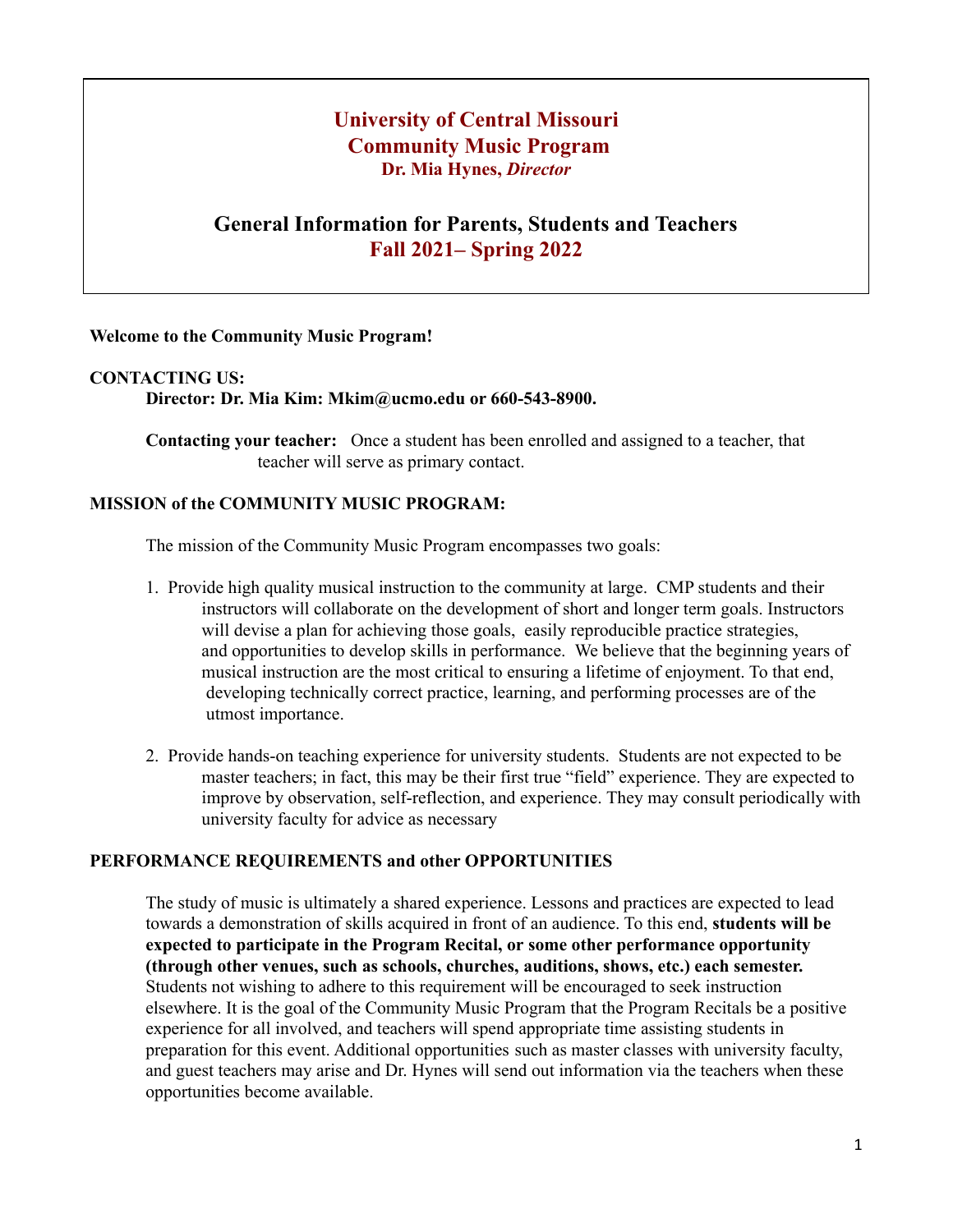CMP students are eligible to participate in the National Federation of Music Clubs "Junior Music Festival", and the Missouri Music Teachers Association Honors Auditions. Our students have won statewide recognition at these events as well as consistently achieving "1" ratings at MHSAA Solo and Ensemble Contests.

#### **PROGRESS ASSESSMENT:**

The CMP does not follow a particular syllabus for any instrument or vocal study, nor do we give "grades". It is expected that each teacher will engage students and their parents in an ongoing dialogue regarding progress being made from lesson to lesson. Students will demonstrate the work that they have done in lessons at the Program Recital (or other equivalent performance opportunity).

## **PARENTAL PARTICIPATION:**

Parental participation is critical in the success of music study. Parents are encouraged to attend all lessons and keep track of students' progress.

#### **REGISTRATION INSTRUCTIONS:**

Students wishing to enroll in the Community Music Program can sign up using the paper form found at the end of this brochure or the online form, accessible here:

**UCM Community Music Program Fall 2021 [Registration](https://docs.google.com/forms/d/e/1FAIpQLSdnJnEl5xNuM9ygrsahFTCZWXBVYwcRKlg9AxeDHR8zzBxfaw/viewform?usp=sf_link)** 

**Checks should be made out to "UCM Music"**. Please indicate on your check what it is covering (i.e. Piano Lessons for Susie). Partial payment is required to hold a spot in lessons and/or classes. Full payment must be received by October 1 for Fall lessons, and by March 1 for Spring lessons.

#### **Please mail forms and checks to: UCM Community Music Program Utt 109 Warrensburg, MO 64093**

## **ABOUT OUR CLASSES AND LESSONS**

**Lesson location:** Lessons may be given online or in person at the student's request.

**Instruments offered:** Piano, voice, guitar, and other instruments on request.

#### **Starting Age and other Requirements**:

Vocal students must be in high school. Piano and string instruction may be given as early as age 5. Woodwind and brass instrument students should be at least in the 5th grade.

**Instrument Acquisition**: Students should own or rent an instrument for home practice. Students studying piano must own or rent a piano. Digital pianos are ok if they are at least 88 keys

and

on a stand (at the minimum).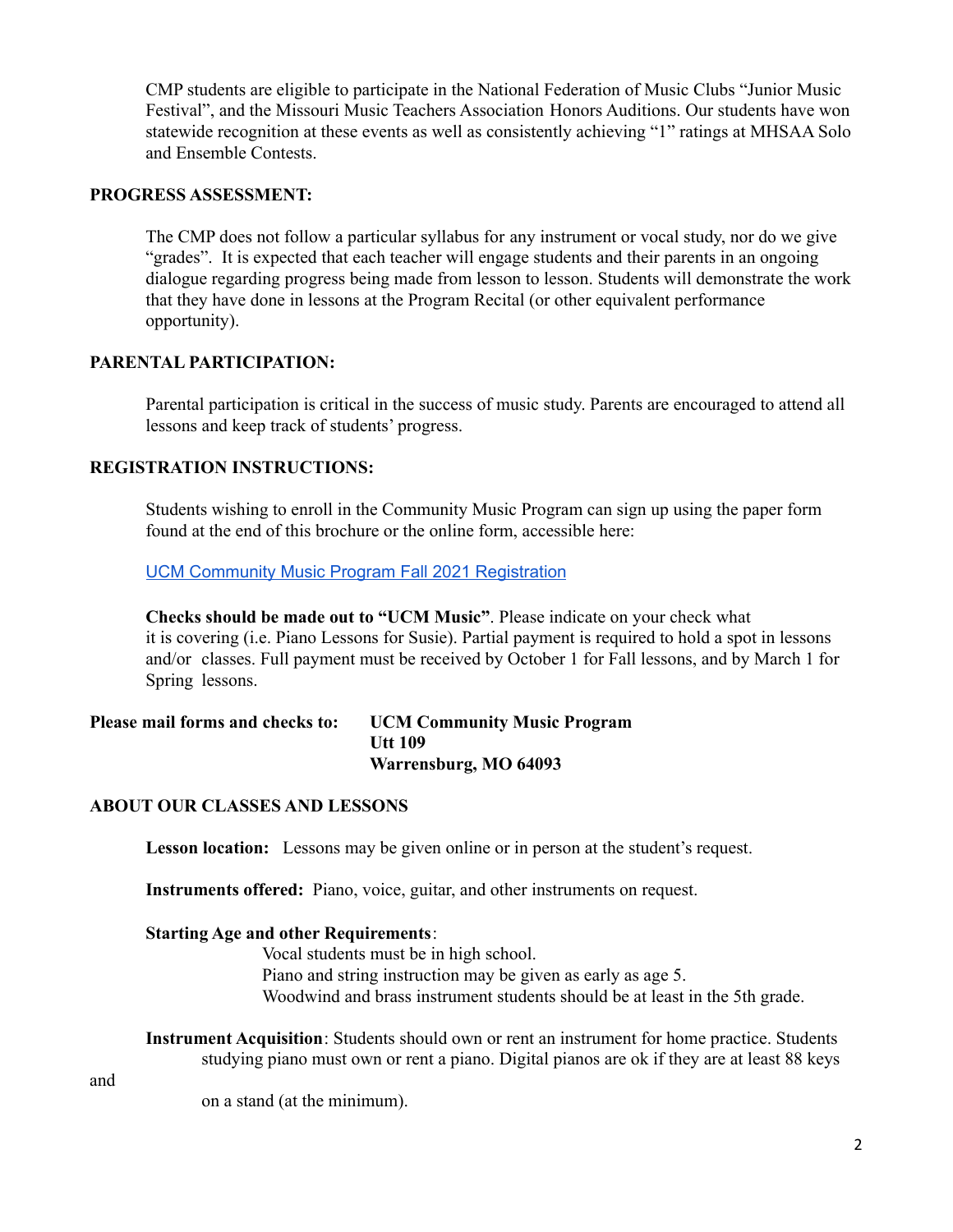**Length and Number of Lessons**: 30, 45, or 60 minutes; once or twice a week for 12 weeks.

**Who is on the Teaching Staff**: Teaching staff consists of University Faculty or Adjunct Staff, graduate students and selected undergraduate students in the Department of Music. All students are either in an education degree program or have had specialized training in pedagogy. The student staff changes with each semester.

#### **Auditions for University Faculty:**

If a student desires to study with a member of the UCM faculty, they must audition for that faculty member in person. Contact Dr. Kim for more information.

- **Assignment of Teachers / Scheduling of Lessons**: Students may request a teacher on the registration form, but this is not required. If no preference is indicated, Dr. Kim will assign the student to a teacher. Every effort will be made to honor teacher requests, but students and families should be aware that such requests cannot be guaranteed until the registration session is completed.
- **Cancellation and Make-Up Lessons**: All lessons missed should be accounted for, either by cancellation or make-up at the teacher's discretion. Lessons missed by the student without appropriate prior notice (24 hrs) will be considered cancelled and **not** made-up. If the teacher misses or is late for a lesson, that time must be made up as soon as possible (preferably within the next week).

If absence is anticipated, please give advance notice whenever possible. We realize that emergencies do happen (on both the part of the teacher and student), and if it is not possible for either party to meet at the assigned time without prior notice, it is expected that contact will be made **as soon as possible** to explain the emergency/reason for absence.

Teachers and students are required to wait for at least 10 minutes before considering the lesson missed.

**Discontinuation of Lessons and Refunds**: If for some reason lessons must be discontinued by the student due to circumstances beyond their control (illness/injury, family moving away), a refund will be given for all lessons not taken. If student discontinues lessons for **any other reason, such as not being able to make lesson times, other activity conflicts, dissatisfaction with the teacher, or other such conflict**, pro-rated refunds will only be given if lessons are discontinued before October 1 (for students registering in fall) or March 1 (for students registering in spring).

Refunds will NOT be given for lessons which the student has missed without giving the teacher adequate notice (more than 24 hrs).

If lessons are discontinued due to teacher needing to discontinue lessons, every effort will be made to place students with a teacher of similar level. If no accommodation suitable to both the family and Dr. Hynes can be made, a full refund will be issued for all lessons not received.

**Note for vocal students:** because the nature of vocal instruction prohibits instruction if a student has upper respiratory illness or allergy, it may be that students will miss several lessons. In this case the instructor will make an effort to fulfill the lesson requirements as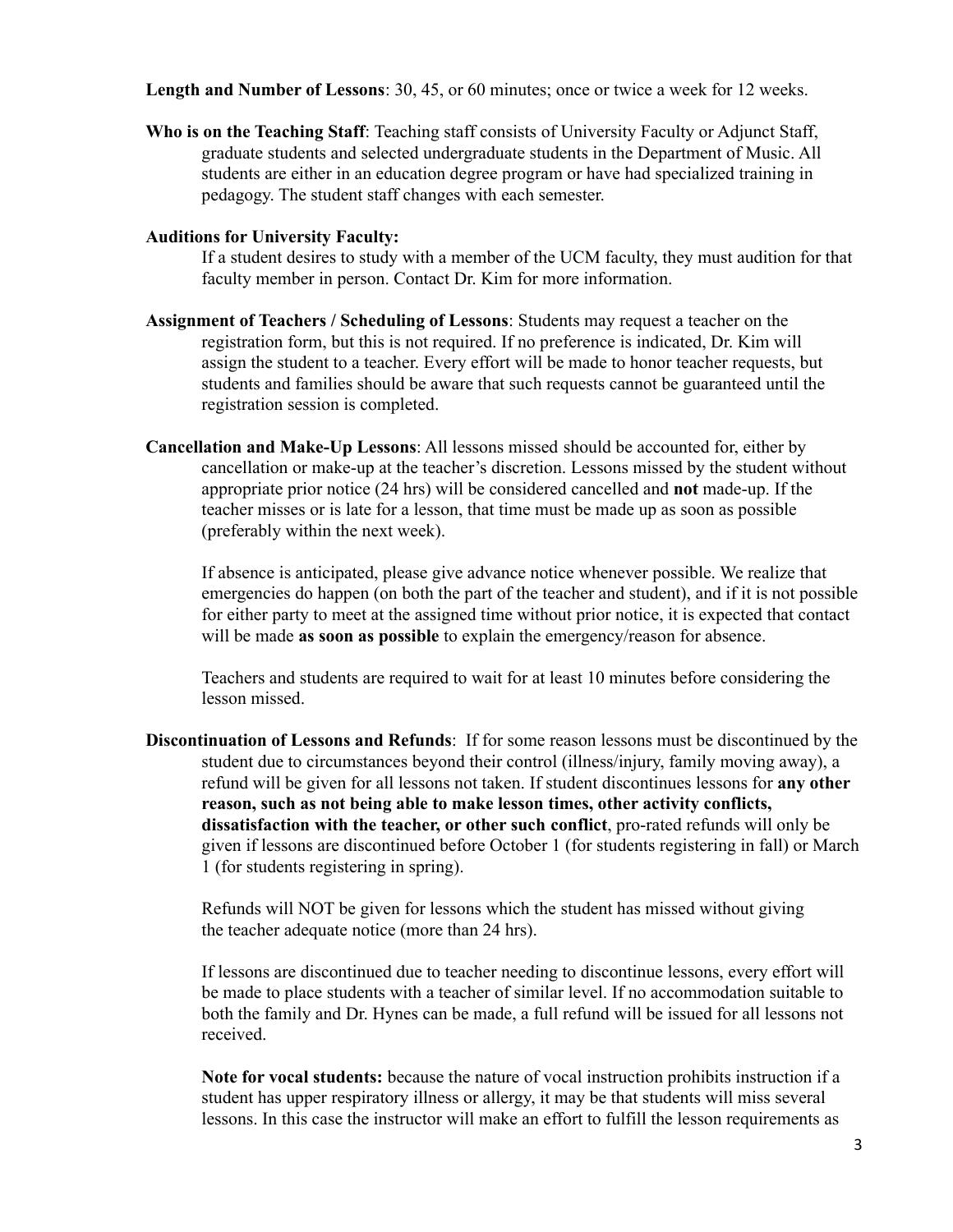soon as is convenient; it may mean that future lessons are longer than normal to fulfill the instructional time requirement.

Before a student registers to take lessons through our program, student and family should be aware that this is a serious commitment. Students are responsible for "looking ahead" and anticipating interruptions to instruction. If a student knows that some other activity will prevent them from taking lessons for 3 or more weeks, please do not assume that the teacher will have time to make up so many lessons. In fact, it may be beneficial for that student to seek instruction elsewhere.

## **Fall 2021-Spring 2022 Community Music Program IMPORTANT DATES**

## **Mon 8-16 through Wed 8-25:** Registration open.

8/26-28 Teachers will contact parents to schedule lessons.

## **8/30** (week of) Lessons begin

- 9/6 LABOR DAY No lessons; students with Monday lessons will need to make arrangements for a make-up lesson sometime during the semester when it is agreeable for both student and teacher
- 10/1 Payment must be received in full
- 11/22 No lessons this week (UCM Thanksgiving Vacation Week)
- 11/29 (week of) Make-up lesson week (if needed)

## **Sat 12/4 10:00am Community Music Program Recital. Hart Recital Hall.**

## **SPRING 2021 Important Dates**

## **Mon Jan 10- Wed Jan 19: Registration Open**

- 1/20-22 Teachers will contact parents to schedule lessons
- **1/24** (week of) Lessons begin
- 3/1 Payment must be received in full
- 3/14 (week of) No lessons (UCM Spring Vacation Week)

## **Sat 4/30 10:00am Community Music Program Recital and Reception. Hart Recital Hall**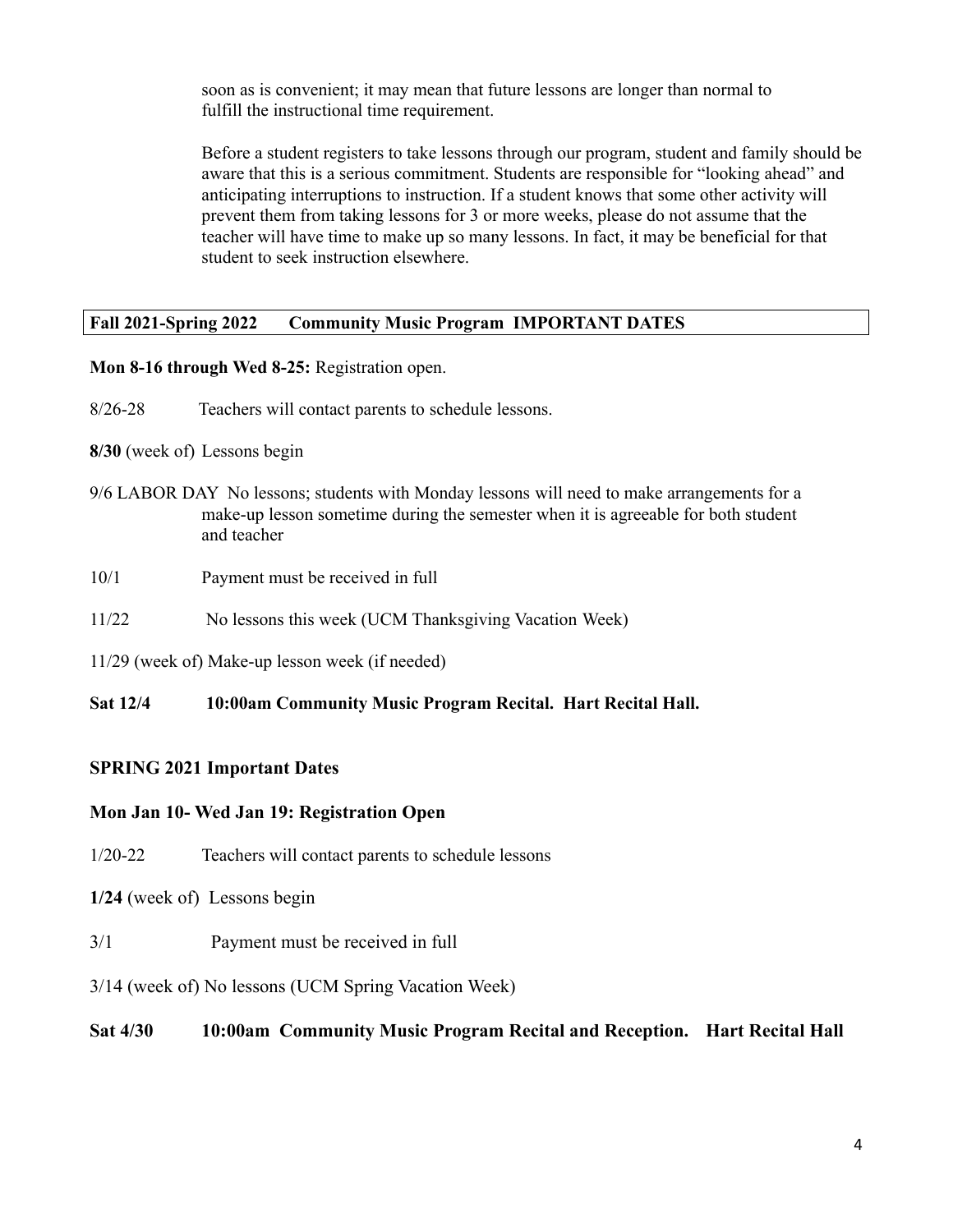| <b>REGISTRATION FORM for UCM Community Music Program 2021-2022</b> |                                                                                                                                                                                                                                                                                                    |                                                                                                                                               |                                                                                        |
|--------------------------------------------------------------------|----------------------------------------------------------------------------------------------------------------------------------------------------------------------------------------------------------------------------------------------------------------------------------------------------|-----------------------------------------------------------------------------------------------------------------------------------------------|----------------------------------------------------------------------------------------|
|                                                                    |                                                                                                                                                                                                                                                                                                    |                                                                                                                                               |                                                                                        |
|                                                                    |                                                                                                                                                                                                                                                                                                    | Send Registration Form with Check payable to "UCM Music" to:<br><b>UCM Community Music Program</b><br><b>Utt 109</b><br>Warrensburg, MO 64093 |                                                                                        |
|                                                                    | Student name                                                                                                                                                                                                                                                                                       |                                                                                                                                               |                                                                                        |
|                                                                    | <b>Student Email that instructors should use for lesson/class invitations</b>                                                                                                                                                                                                                      |                                                                                                                                               |                                                                                        |
|                                                                    | $Grade(s)$ in school $\_\_$                                                                                                                                                                                                                                                                        |                                                                                                                                               |                                                                                        |
|                                                                    | Instrument of study                                                                                                                                                                                                                                                                                |                                                                                                                                               |                                                                                        |
|                                                                    | Parent Name                                                                                                                                                                                                                                                                                        |                                                                                                                                               |                                                                                        |
|                                                                    |                                                                                                                                                                                                                                                                                                    |                                                                                                                                               |                                                                                        |
|                                                                    |                                                                                                                                                                                                                                                                                                    |                                                                                                                                               |                                                                                        |
| Registration                                                       |                                                                                                                                                                                                                                                                                                    |                                                                                                                                               |                                                                                        |
|                                                                    | Instrument:                                                                                                                                                                                                                                                                                        |                                                                                                                                               |                                                                                        |
|                                                                    | Teacher Preference (circle one: Y / N) If yes, who                                                                                                                                                                                                                                                 |                                                                                                                                               |                                                                                        |
|                                                                    | Lesson Options:<br>A1: 30 minute lessons with student instructor \$180<br>A2: 45 minute lessons with student instructor \$270<br>A3: 60 minute lessons with student instructor \$360<br>B1: 30 minute lessons with University Faculty \$360<br>B2: 45 minute lessons with University Faculty \$540 |                                                                                                                                               | B3: 60 minute lessons OR two thirty minute lessons/ week with University Faculty \$720 |

Total Payment Due \_\_\_\_\_\_\_\_\_\_\_\_\_\_ Total Enclosed \_\_\_\_\_\_\_\_\_\_\_\_\_\_\_\_